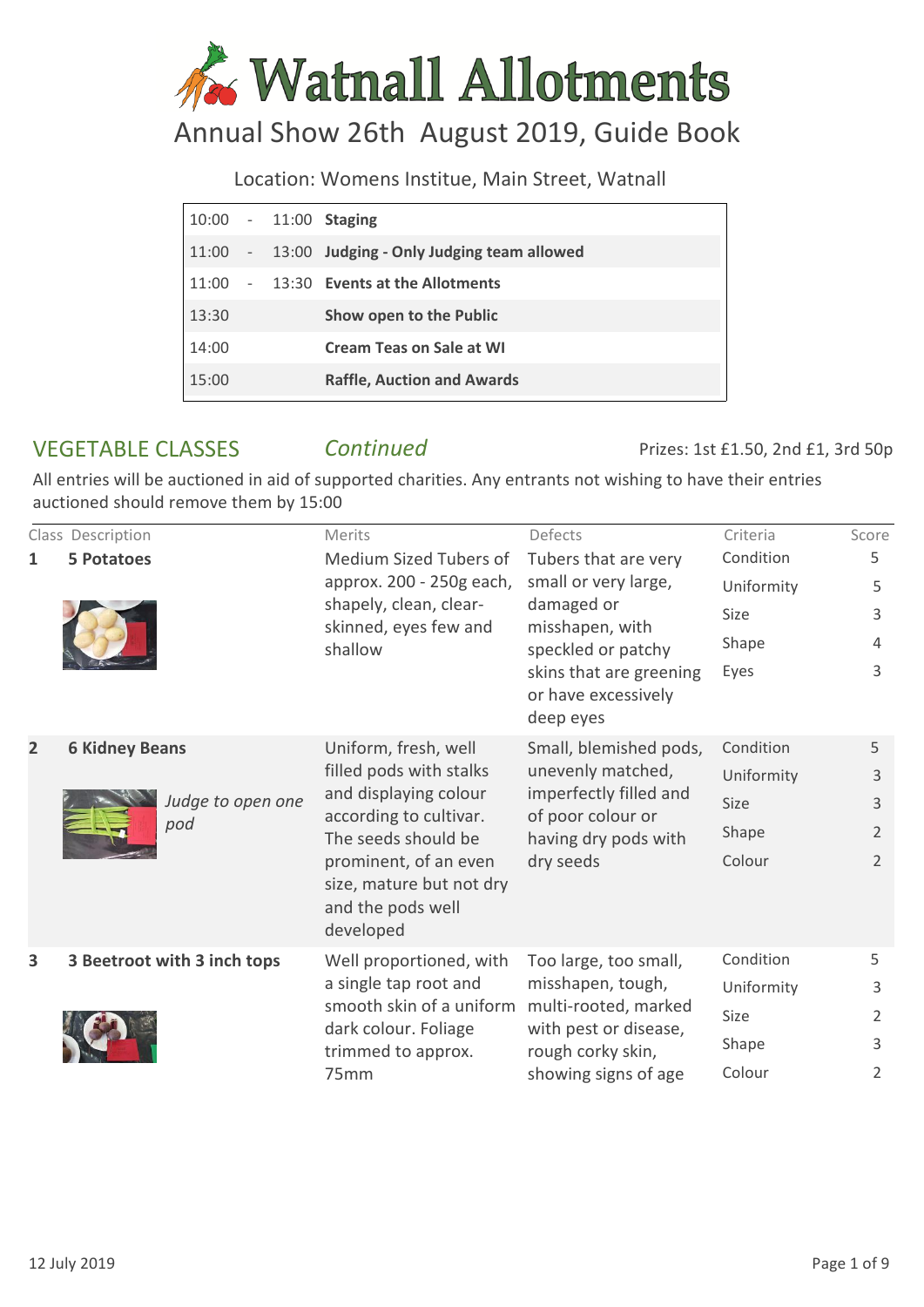| 4 | Class Description<br>2 Carrots stump rooted with 3<br>inch tops | Merits<br>Fresh roots of good<br>colour and shape with a<br>decided stump. Skin<br>Clear and bright, Foliage<br>trimmed to approx. 75<br>mm                                                                           | Defects<br>Roots coarse,<br>misshaped or with<br>coloured crowns, multi-<br>rooted, dull, pale,<br>showing evidence of<br>pest or disease,<br>ribbing, going to seed                        | Criteria<br>Condition<br>Uniformity<br>Size<br>Shape<br>Colour | Score<br>5<br>$\overline{4}$<br>$\mathsf{3}$<br>3<br>3       |
|---|-----------------------------------------------------------------|-----------------------------------------------------------------------------------------------------------------------------------------------------------------------------------------------------------------------|---------------------------------------------------------------------------------------------------------------------------------------------------------------------------------------------|----------------------------------------------------------------|--------------------------------------------------------------|
| 5 | 2 Carrots long rooted with 3<br>inch tops                       | Fresh, firm, long, smooth<br>roots of good shape,<br>weight and colour<br>maintained for the full<br>length of the root. Skin<br>Clean and bright with no<br>evidence of side roots.<br>Foliage trimmed to 3 inch     | or lacking a decided<br>stump<br>Roots coarse,<br>misshaped or with<br>coloured crowns, multi-<br>rooted, dull, pale,<br>showing evidence of<br>pest or disease,<br>ribbing, going to seed. | Condition<br>Uniformity<br>Size<br>Shape<br>Colour             | 5<br>4<br>4<br>3<br>$\overline{4}$                           |
| 6 | 3 Onions from sets without<br>tops                              | Large, firm, well-ripened<br>bulbs with thin necks<br>and unbroken skins, free<br>from pest, disease or<br>other damage. Sound<br>and intact root plates                                                              | Bulbs that are small,<br>misshapen, lopsided,<br>blemished, have soft<br>or thick necks, indicate<br>moisture present<br>under the skin, broken<br>outer skins, unsound<br>root plates      | Condition<br>Uniformity<br>Size<br>Shape<br>Colour             | 6<br>4<br>$\overline{4}$<br>$\overline{2}$<br>$\overline{2}$ |
| 7 | 3 Onions from seed, dressed                                     | Large, firm, well-ripened<br>bulbs with thin necks<br>and unbroken skins, free<br>from pest, disease or<br>other damage. Sound<br>and intact root plates                                                              | Bulbs that are small,<br>misshapen, lopsided,<br>blemished, have soft<br>or thick necks, indicate<br>moisture present<br>under the skin, broken<br>outer skins, unsound<br>root plates      | Condition<br>Uniformity<br>Size<br>Shape<br>Colour             | 6<br>$\overline{4}$<br>5<br>3<br>$\overline{2}$              |
| 8 | 2 Leeks blanched over 12 inches Clean, firm, solid,             | parallel-sided, long<br>barrels with no sign of<br>softness or splits, with a<br>tight button and free<br>from bulbing and<br>ribbiness. Foliage that is<br>turgid and free from<br>pest, disease or other<br>damage. | Soft, thin, tapering,<br>short shafted,<br>imperfectly blanched,<br>discoloured or<br>bulbous, diseased,<br>damaged                                                                         | Condition<br>Uniformity<br>Size<br>Shape<br>Colour             | 6<br>$\overline{4}$<br>4<br>3<br>3                           |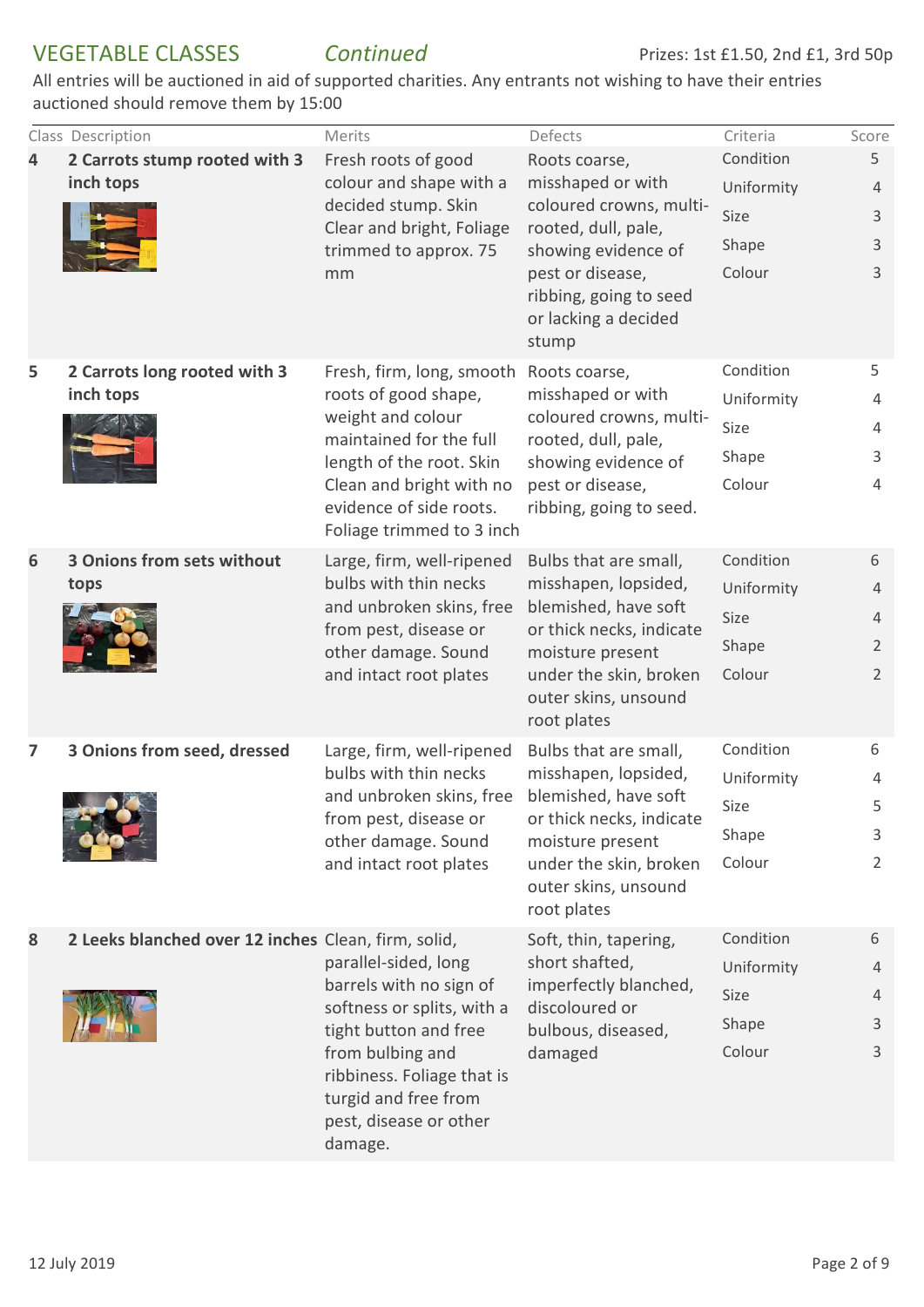|    | Class Description                        | Merits                                                | Defects                                            | Criteria                | Score               |
|----|------------------------------------------|-------------------------------------------------------|----------------------------------------------------|-------------------------|---------------------|
| 9  | <b>6 Shallots</b>                        | Large, firm, well-ripened,<br>shapely bulbs of good   | Non-symmetrical<br>bulbs, soft, thick necks,       | Condition               | 6                   |
|    |                                          | form, round in cross                                  | poorly ripened,                                    | Uniformity<br>Size      | 3                   |
|    |                                          | section, thin necks. Good                             | broken, blemished                                  | Shape                   | 3<br>3              |
|    |                                          | colour and size.                                      | skins, bulbs over<br>skinned                       | Colour                  | 3                   |
|    |                                          |                                                       |                                                    | Condition               |                     |
| 10 | <b>5 Tomatoes</b>                        | Well shaped, clear<br>skinned, rounded fruits,        | Uneven shape, unripe,<br>over ripe, dull colour,   | Uniformity              | 5                   |
|    |                                          | ripe but firm, Richly                                 | green backed,                                      | Size                    | 4<br>3              |
|    |                                          | coloured fruit with fresh                             | blemished, lacking                                 | Shape                   | 3                   |
|    |                                          | calyces attached.                                     | calyces                                            |                         |                     |
| 11 | 1 Cabbage, with approx. 3in              | Shapely, fresh, solid                                 | Soft heads, split, lack<br>freshness, damaged or   | Condition               | 5                   |
|    | stalk                                    | heads, surrounding<br>leaves free from any            | missing surrounding                                | Uniformity              | 3                   |
|    |                                          | pest or disease damage.                               | leaves due to pest or                              | Size                    | 3                   |
|    |                                          | Bloom intact and good                                 | disease.                                           | Shape                   | 2                   |
|    |                                          | colour. 3 in of stalk                                 |                                                    | Colour                  | $\overline{2}$      |
| 12 | 1 Red Cabbage, with approx.<br>3in stalk | Shapely, fresh, solid<br>heads, surrounding           | Soft heads, split, lack<br>freshness, damaged or   | Condition               | 5                   |
|    |                                          | leaves free from any<br>pest or disease damage.       | missing surrounding<br>leaves due to pest or       | Uniformity              | 3                   |
|    |                                          |                                                       |                                                    | Size                    | 3                   |
|    |                                          | Bloom intact and good                                 | disease.                                           | Shape                   | $\overline{2}$      |
|    |                                          | colour. 3 in of stalk                                 |                                                    | Colour                  | $\overline{2}$      |
| 13 | 1 Cauliflower, with approx. 3in<br>stalk | Heads with symmetrical,<br>close, solid, good colour, | Heads spongy,<br>granular, significantly           | Condition<br>Uniformity | 5<br>4              |
|    |                                          | smooth texture                                        | lumpy, loose around                                | Size                    | 4                   |
|    |                                          |                                                       | the edge. Curds of                                 | Shape                   | $\overline{4}$      |
|    |                                          |                                                       | poor colour, showing<br>leaf bracts, lacking       | Colour                  | 3                   |
|    |                                          |                                                       | uniformity, pest or                                |                         |                     |
|    |                                          |                                                       | disease damage,                                    |                         |                     |
|    |                                          |                                                       | underdeveloped, flat                               |                         |                     |
|    |                                          |                                                       | non symmetrical                                    |                         |                     |
| 14 | <b>Plate of 6 Dwarf beans</b>            | Straight, fresh, tender,<br>pods with stalks, good    | Mis-shaped pods, dull,<br>pale, shrivelled, tough, | Condition<br>Uniformity | 5                   |
|    | Judge to snap one                        | colour with no outward                                | stringy, prominent                                 | Size                    | 3                   |
|    | pod                                      | sign of seeds, good size,                             | seeds                                              | Shape                   | 3<br>$\overline{2}$ |
|    |                                          | even length, uniform tails                            |                                                    |                         |                     |
| 15 | 1 Marrow Maximum length 15               | Fresh young fruits less<br>than 15 inches             | Not young, blemished,                              | Condition               | 6                   |
|    | inches                                   |                                                       | misshapen, hard                                    | Uniformity              | $\overline{4}$      |
|    |                                          |                                                       |                                                    | Size                    | 3                   |
|    |                                          |                                                       |                                                    | Shape                   | $\overline{2}$      |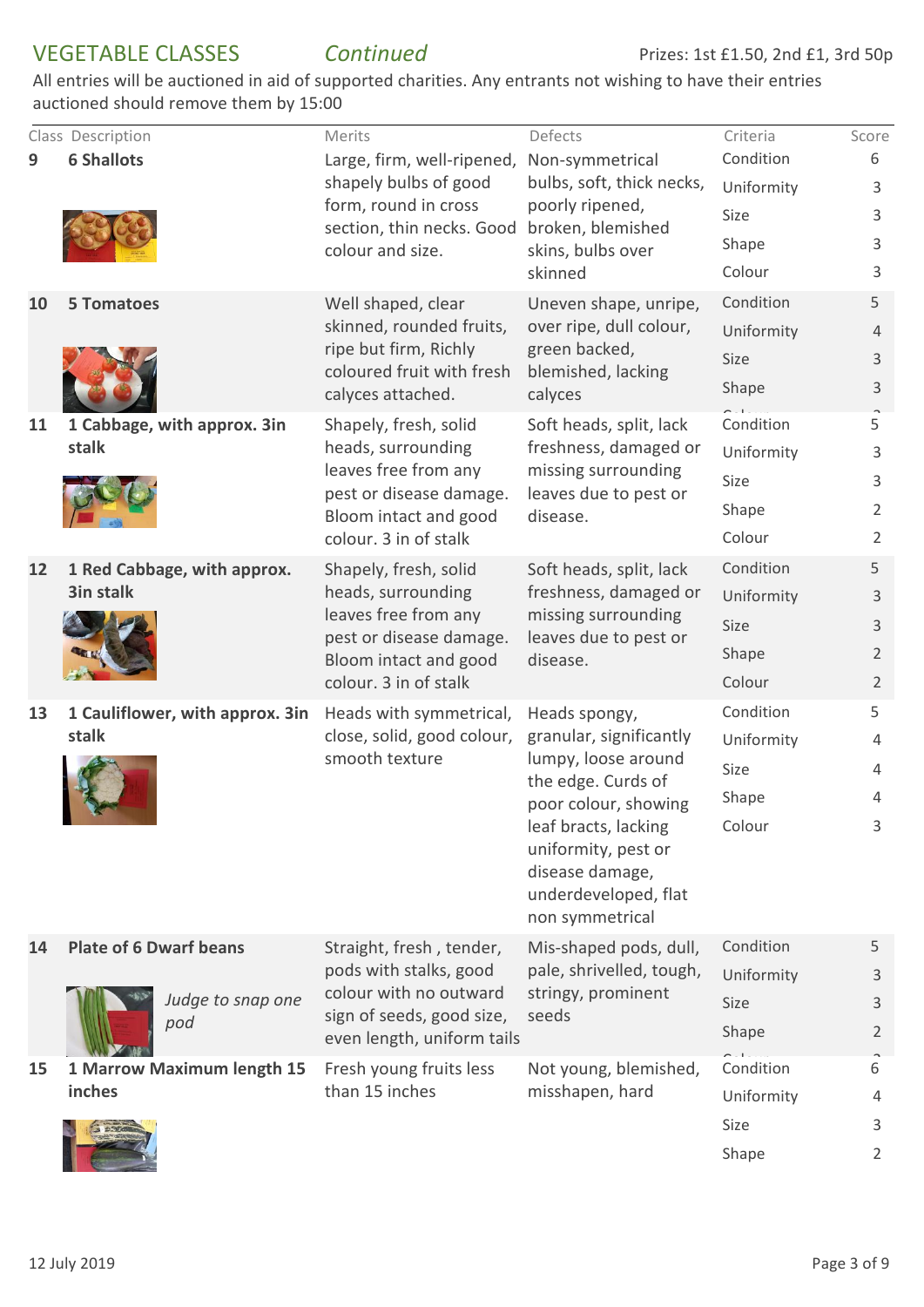|    | Class Description            | Merits | Defects | Criteria   | Score |
|----|------------------------------|--------|---------|------------|-------|
| 16 | Any Single vegetable NOT     |        |         | Condition  | 4     |
|    | <b>NAMED on the schedule</b> |        |         | Uniformity | 4     |
|    |                              |        |         | Size       | 4     |
|    |                              |        |         | Shape      | 4     |
|    |                              |        |         | Colour     | 4     |
|    |                              |        |         |            |       |

#### 50p per entry VEGETABLE COLLECTIONS

#### Prizes: 1st £2.50, 2nd £1.50, 3rd £1

All entries will be auctioned in aid of supported charities. Any entrants not wishing to have their entries auctioned should remove them by 15:00

|    | Class Description         |                                                                                                    | <b>Merits</b>                                                                          | Defects | Criteria           | Score |
|----|---------------------------|----------------------------------------------------------------------------------------------------|----------------------------------------------------------------------------------------|---------|--------------------|-------|
| 17 | <b>TYPES of VEGETABLE</b> |                                                                                                    | Small collection of 4 DIFFERENT Fresh, well shaped, good Evidence of pest or<br>colour | disease | Each Veg, 5 points | 20    |
|    |                           | ONLY 1 example of<br>each vegetable to<br>be displayed. A<br>width of 18 inches<br>will be allowed |                                                                                        |         |                    |       |

# NOVICE CLASS

20p per Entry. A novice will not have won a FIRST PRIZE in a Vegetable Class in any previous shows.

Prizes: 1st £1.50, 2nd £1, 3rd 50p

All entries will be auctioned in aid of supported charities. Any entrants not wishing to have their entries auctioned should remove them by 15:00

| Class Description             | <b>Merits</b>                             | <b>Defects</b> | Criteria         | Score |
|-------------------------------|-------------------------------------------|----------------|------------------|-------|
| 18 1 vegetable of 3 DIFFERENT | See merits for Vegetables See defects for |                | 5 points per Veg | 15    |
| <b>VARIETIES</b>              |                                           | Vegetables     |                  |       |

#### FRUIT AND FLOWERS CLASS 20p per entry, max 2 entries per class Prizes: 1st £1.50, 2nd £1, 3rd 50p

|    | Class Description             | <b>Merits</b>                                                                                          | <b>Defects</b>                                | Criteria              | Score |
|----|-------------------------------|--------------------------------------------------------------------------------------------------------|-----------------------------------------------|-----------------------|-------|
| 19 | Plate of 24 blackberries with | Large, Ripe fruits of good Fruits small, unripe,                                                       |                                               | Condition             | 4     |
|    | stalks and own foliage        | colour and bloom, free overripe, dull, poor                                                            |                                               | Uniformity            |       |
|    |                               | from blemishes, in good<br>condition with fresh<br>calyces and having stalks. imperfect fertilisation, | condition, blemishes<br>due to insect damage, | <b>Size</b><br>Colour |       |
|    |                               |                                                                                                        | without stalks.                               |                       |       |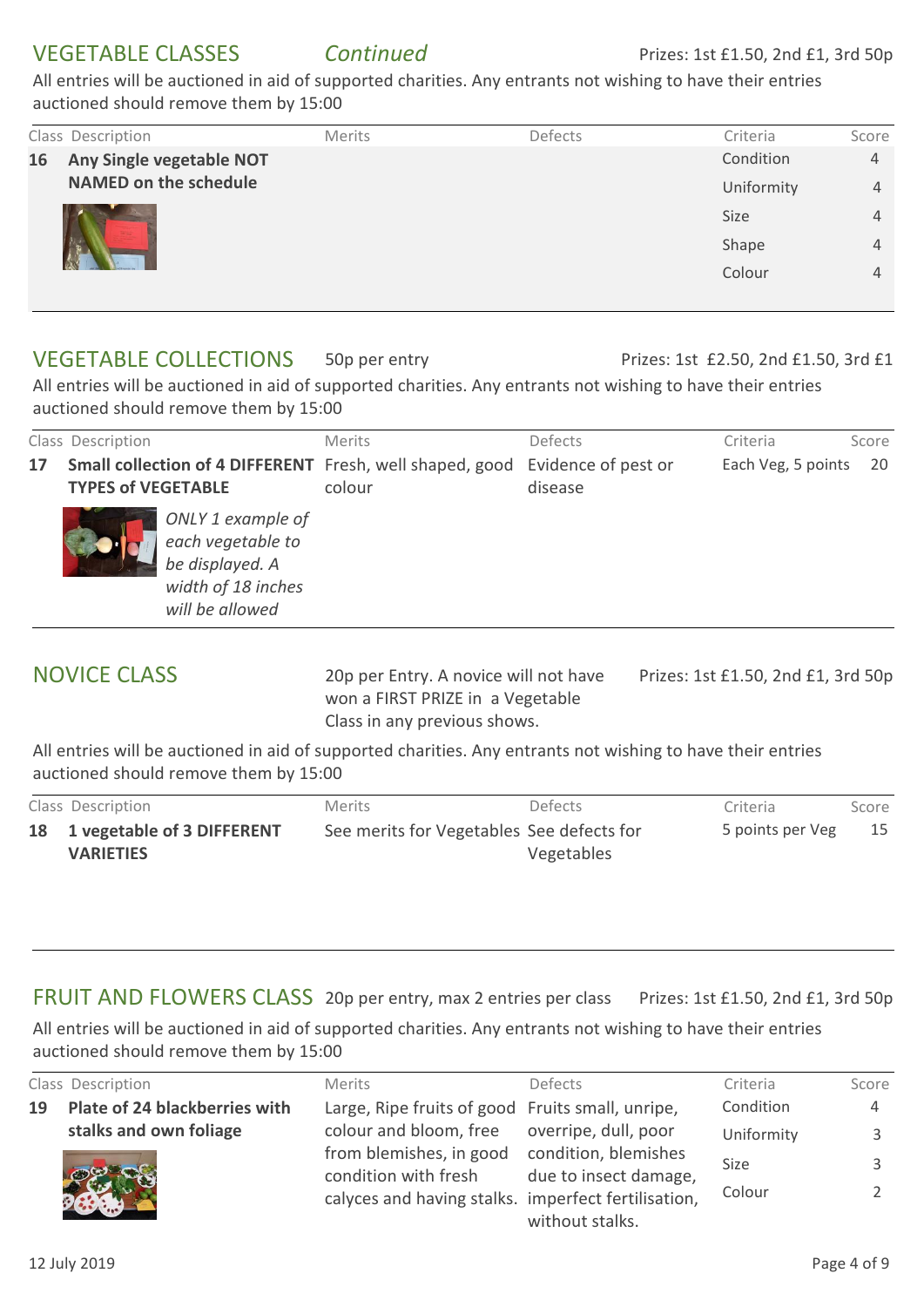# FRUIT AND FLOWERS CLASS *Continued*

All entries will be auctioned in aid of supported charities. Any entrants not wishing to have their entries auctioned should remove them by 15:00

|    | Class Description                                                    |                                                                                         | <b>Merits</b>                                                       | Defects                                                   | Criteria                    | Score |
|----|----------------------------------------------------------------------|-----------------------------------------------------------------------------------------|---------------------------------------------------------------------|-----------------------------------------------------------|-----------------------------|-------|
| 20 | A vase of cut flowers, any<br>natural plant material can be<br>added |                                                                                         | Flowers fresh, well                                                 | Unattractive,<br>underdeveloped, past<br>best, damaged or | Appearance                  | 10    |
|    |                                                                      |                                                                                         | prepared in an<br>appropriate vase.                                 |                                                           | <b>Freshness</b>            | 10    |
|    |                                                                      | Ornamental bracts<br>surrounding<br>flowers may be<br>considered part of<br>the flower. | Healthy, clean,<br>undamaged foliage of<br>good colour and pattern. | undersized foliage.                                       | Suitability of<br>Container | 5     |
| 21 | 1 flower displayed in a vase<br>with 1 vegetable                     |                                                                                         | See Vegetable and<br>flower classes                                 | See Vegetable and<br>flower classes                       | Flower                      | 10    |
|    |                                                                      |                                                                                         |                                                                     |                                                           | Vegetable                   | 10    |

| <b>CHILDREN'S CLASSES</b> |                                                                                                                | Children up to 12 years. Free Entry                               |                     | <b>Prizes: Cerificates</b> |       |
|---------------------------|----------------------------------------------------------------------------------------------------------------|-------------------------------------------------------------------|---------------------|----------------------------|-------|
|                           | Class Description                                                                                              | <b>Merits</b>                                                     | Defects             | Criteria                   | Score |
| 22                        | Display of unusual or amusing<br>vegetables or flowers or<br>garden material. CREATE A<br><b>VEGGY MONSTER</b> | Creative use of plant<br>material, well arranged,<br>entertaining |                     | Overall Score              | 10    |
|                           |                                                                                                                |                                                                   |                     |                            |       |
| 24                        | 3 Gingerbread men                                                                                              | Even Bake, Even Size,                                             | Burnt, Poorly       | <b>Bake</b>                | 10    |
|                           |                                                                                                                | Good taste, Good                                                  | Decorated, Too hard | Even Size                  | 10    |
|                           |                                                                                                                | texture, well decorated                                           |                     | Taste                      | 10    |
|                           |                                                                                                                |                                                                   |                     | <b>Texture</b>             | 10    |

## QUIRKY VEGGY CLASSES

Free entry Maximum 2 entries per class. Prizes: Cerificates

|                 | Class Description                                        |                              | <b>Merits</b>                                                                                                     | Defects | Criteria | Score |
|-----------------|----------------------------------------------------------|------------------------------|-------------------------------------------------------------------------------------------------------------------|---------|----------|-------|
| 25 <sub>1</sub> | <b>Heaviest beetroot, washed</b><br>clean with 3inch top |                              | Heavy, well<br>proportioned, with a                                                                               |         |          |       |
|                 |                                                          | It the weight that<br>counts | single tap root and<br>smooth skin of a uniform<br>dark colour. Foliage<br>trimmed to approx.<br>75 <sub>mm</sub> |         |          |       |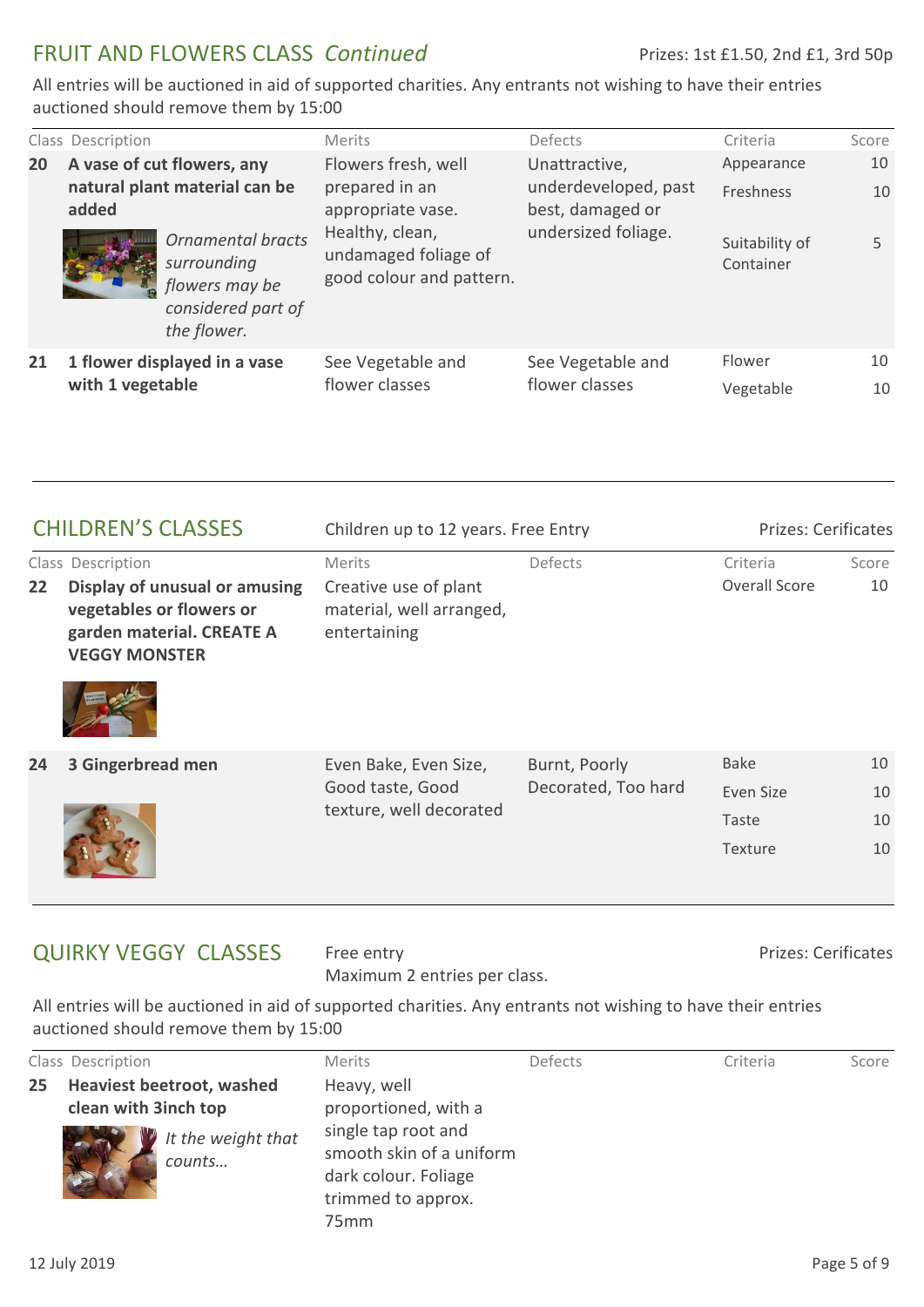|    | Class Description |                                                                | Merits                                             | Defects                            | Criteria             | Score |
|----|-------------------|----------------------------------------------------------------|----------------------------------------------------|------------------------------------|----------------------|-------|
| 26 |                   | Most mis-shaped carrot,                                        | Multiple forks and                                 |                                    | Number of Forks      | 5     |
|    |                   | washed clean with 3 inch top                                   | bulges, clean, well<br>presented                   |                                    | Overall appearance 5 |       |
| 27 | stalk             | Longest cucumber with 1 inch                                   | Smooth blemish free skin Blemishes, disease and    | pest, over-ripe                    |                      |       |
|    |                   | Longest cucumber<br>wins, other merits<br>if tie-break         |                                                    |                                    |                      |       |
| 28 | stalk             | <b>Heaviest marrow with 1 inch</b>                             | Blemish free, good<br>colour, fresh, clean, firm   | Over trimmed heads,<br>limp, dirty |                      |       |
|    |                   | <b>Heaviest Marrow</b><br>wins, other criteria<br>if tie-break |                                                    |                                    |                      |       |
| 29 | inch stalk        | Longest runner bean with 1                                     | Clean, blemish free, pods<br>well formed, straight |                                    |                      |       |
|    |                   | Longest runner<br>bean wins, other<br>criteria if tie break    |                                                    |                                    |                      |       |

20p per entry, Max 2 entries per DOMESTIC CLASSES Prizes: 1st £1.50, 2nd £1, 3rd 50p All entries will be auctioned in aid of supported charities. Any entrants not wishing to have their entries auctioned should remove them by 15:00

|  | Class Description            | <b>Merits</b>             | Defects             | Criteria       | Score |
|--|------------------------------|---------------------------|---------------------|----------------|-------|
|  | 30 A plate of 5 fruit scones | Well Risen, Even in size, | Burnt, Flat, Heavy  | <b>Size</b>    | 10    |
|  |                              | texture should be open    | Texture, Overbaked, | Appearance     | 10    |
|  |                              | and light.                | Over-Fruited        | Taste          | 10    |
|  |                              |                           |                     | <b>Texture</b> | 10    |
|  |                              |                           |                     | <b>Baking</b>  | 10    |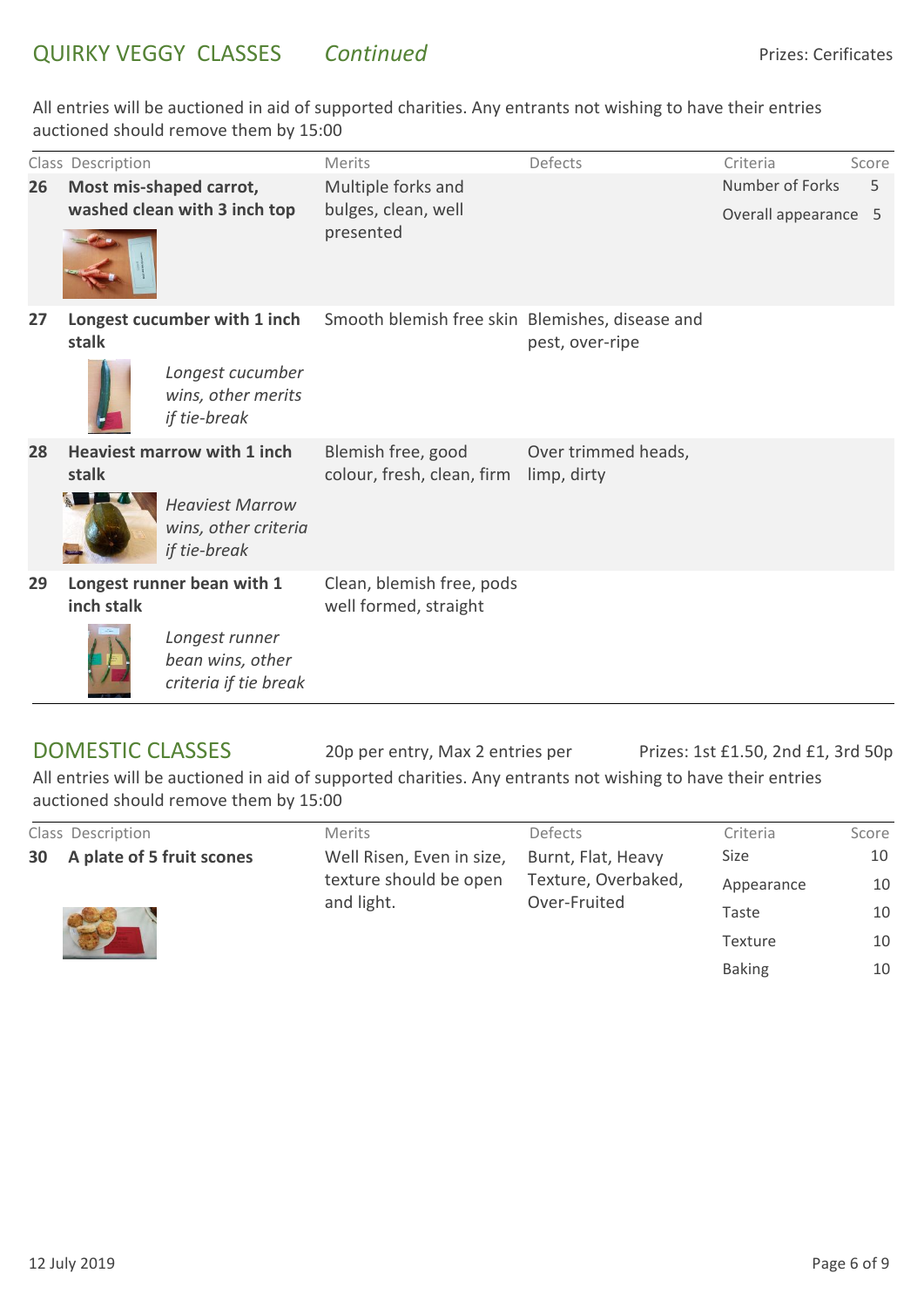|    | Class Description                                                                                                             | Merits                                            | Defects                                                                                                                                        | Criteria                 | Score |
|----|-------------------------------------------------------------------------------------------------------------------------------|---------------------------------------------------|------------------------------------------------------------------------------------------------------------------------------------------------|--------------------------|-------|
| 31 | A Victoria sponge to a set<br>recipe                                                                                          | Sponges should be even<br>in colour and texture.  | Under baked, over                                                                                                                              | Size                     | 10    |
|    |                                                                                                                               |                                                   | baked, dry, wire rack<br>marks, wrong size                                                                                                     | <b>Even Baking</b>       | 10    |
|    |                                                                                                                               |                                                   |                                                                                                                                                | Texture                  | 10    |
|    |                                                                                                                               |                                                   |                                                                                                                                                | Taste                    | 10    |
|    |                                                                                                                               |                                                   |                                                                                                                                                | Filling                  | 10    |
|    |                                                                                                                               |                                                   |                                                                                                                                                | Presentation             | 10    |
|    | <b>RECIPE:</b><br>7 oz soft margarine<br>7 oz caster sugar<br>3 eggs<br>7 oz self raising flour<br>1½ level tsp baking powder |                                                   | <b>INSTRUCTIONS:</b><br>2 seven-inch round tins – greased and lined.<br>Jam and caster sugar to finish                                         |                          |       |
| 32 | A plate of 5 decorated cupcakes Well presented,                                                                               | decoration, taste, original presentation, cake    | Over Decorated, poor<br>quality poor                                                                                                           | Presentation             | 5     |
|    |                                                                                                                               |                                                   |                                                                                                                                                | Finish                   | 5.    |
|    |                                                                                                                               |                                                   |                                                                                                                                                | Taste                    | 5     |
|    |                                                                                                                               |                                                   |                                                                                                                                                | Originality              | 5     |
| 33 | A loaf of bread handmade<br>using yeast, 450 grams in<br>weight, any shape<br><b>Taste and Texture</b><br>are key!            | Attractive appearance,<br>even bake, even texture | Dense, under or over<br>baked, overbaked, dry,<br>split or cracked, Crust<br>separates from loaf,<br>soggy, crumbly,<br>uneven texture, burnt. | Volume & General         | 5     |
|    |                                                                                                                               |                                                   |                                                                                                                                                | Appearance               |       |
|    |                                                                                                                               |                                                   |                                                                                                                                                | Crust                    | 5     |
|    |                                                                                                                               |                                                   |                                                                                                                                                | <b>Texture and Crumb</b> | 10    |
|    |                                                                                                                               |                                                   |                                                                                                                                                | Aroma and Flavour        | 10    |
|    |                                                                                                                               |                                                   |                                                                                                                                                | Originality              | 5     |
| 54 | Jar of jam or marmalade                                                                                                       | Clean Jar, Properly<br>Labelled, tasty well set   | Runny, Sticky Jar,<br>poorly presented                                                                                                         | Appearance               | 10    |
|    |                                                                                                                               |                                                   |                                                                                                                                                | Colour                   | 10    |
|    |                                                                                                                               |                                                   |                                                                                                                                                | Taste                    | 10    |
|    |                                                                                                                               |                                                   |                                                                                                                                                | Set                      | 10    |
|    |                                                                                                                               |                                                   |                                                                                                                                                | Flavour                  | 10    |
| 35 | Jar of pickles or chutney any<br>vegetables                                                                                   | Original pickle or chutney Uninspiring            |                                                                                                                                                | Appearance               | 10    |
|    |                                                                                                                               |                                                   |                                                                                                                                                | Originality              | 20    |
|    |                                                                                                                               |                                                   |                                                                                                                                                | Flavour                  | 10    |
|    |                                                                                                                               |                                                   |                                                                                                                                                | Jar                      | 10    |
|    |                                                                                                                               |                                                   |                                                                                                                                                |                          |       |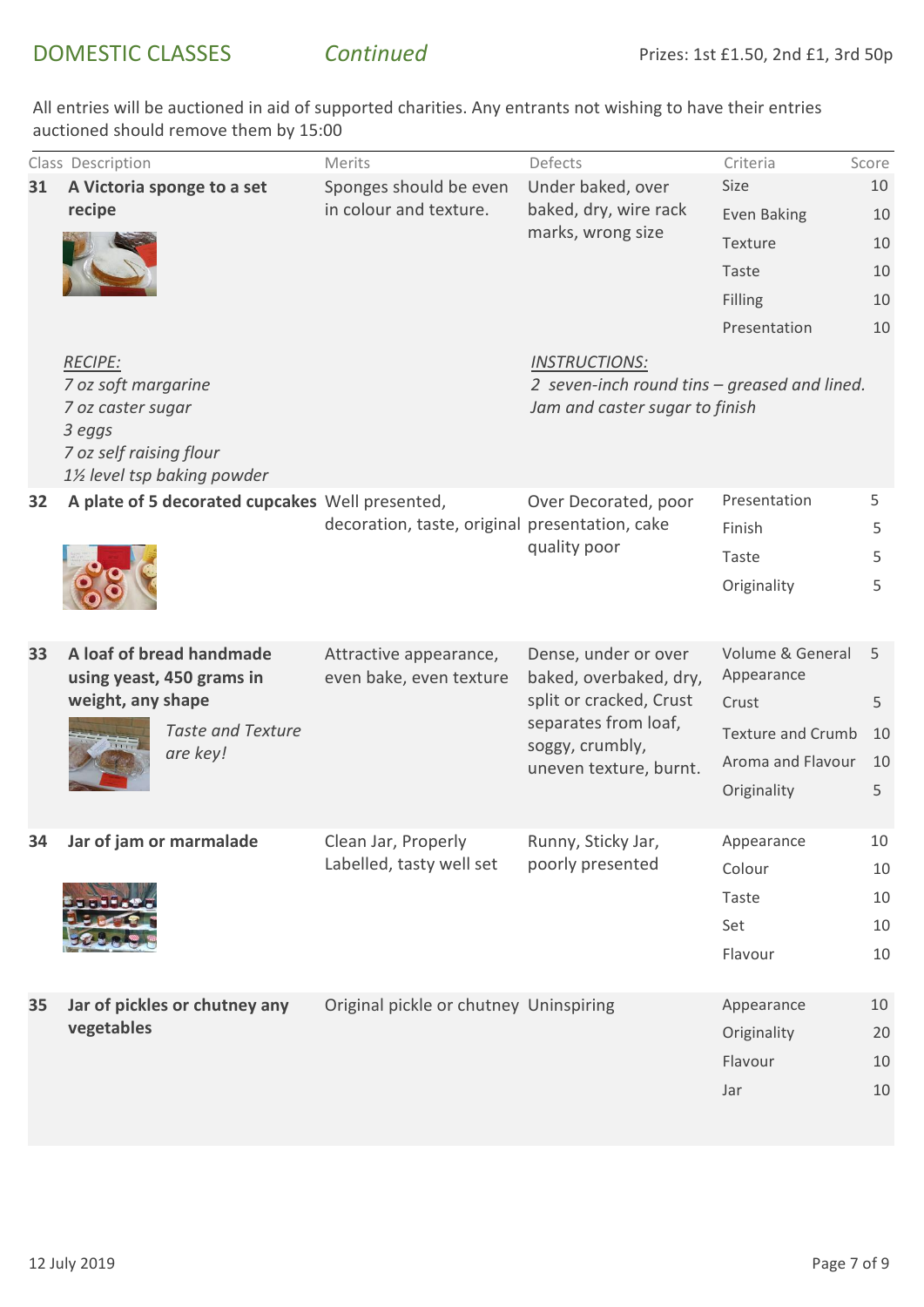## DOMESTIC CLASSES *Continued*

|    | Class Description                          | Merits                                               | Defects                                                                                                                              | Criteria        | Score |  |                         |
|----|--------------------------------------------|------------------------------------------------------|--------------------------------------------------------------------------------------------------------------------------------------|-----------------|-------|--|-------------------------|
| 36 | <b>Bakewell Tart to Set Recipe</b>         | Well baked, good<br>flavour, appearance and<br>taste | Soggy base, Flat sponge                                                                                                              | Appearance      | 10    |  |                         |
|    |                                            |                                                      |                                                                                                                                      | <b>Baking</b>   | 10    |  |                         |
|    |                                            |                                                      |                                                                                                                                      | Flavour         | 10    |  |                         |
|    |                                            |                                                      |                                                                                                                                      | Taste           | 10    |  |                         |
|    |                                            |                                                      |                                                                                                                                      | Presentation    | 10    |  |                         |
|    | <b>RECIPE:</b>                             |                                                      | Instructions:                                                                                                                        |                 |       |  |                         |
|    | For Pastry:<br>4 oz Flour                  |                                                      | 1. Prepare shortcrust pastry. Line a Flan 7-8<br>Inch tin<br>2. Spread thinly with Jam<br>3. Prepare Sponge mixture by the one stage |                 |       |  |                         |
|    |                                            |                                                      |                                                                                                                                      |                 |       |  | 1 oz Lard               |
|    | 1 oz Margarine                             |                                                      |                                                                                                                                      |                 |       |  |                         |
|    | Pinch salt                                 |                                                      |                                                                                                                                      |                 |       |  | method. Spread over Jam |
|    | Water mix                                  |                                                      | 4. Bake Reg 5, 160 deg C                                                                                                             |                 |       |  |                         |
|    |                                            |                                                      |                                                                                                                                      | 5. Centre Shelf |       |  |                         |
|    | For Filling:                               |                                                      | 30 - 45 mins                                                                                                                         |                 |       |  |                         |
|    | 2 tbsp Jam                                 |                                                      |                                                                                                                                      |                 |       |  |                         |
|    | 2oz SR Flour + 1/2 level tsp baking powder |                                                      |                                                                                                                                      |                 |       |  |                         |
|    | 1 oz ground almonds                        |                                                      |                                                                                                                                      |                 |       |  |                         |
|    | 2 oz soft margarine                        |                                                      |                                                                                                                                      |                 |       |  |                         |
|    | 2 oz caster sugar                          |                                                      |                                                                                                                                      |                 |       |  |                         |
|    | 1 egg                                      |                                                      |                                                                                                                                      |                 |       |  |                         |
|    | Few drops almond extract                   |                                                      |                                                                                                                                      |                 |       |  |                         |